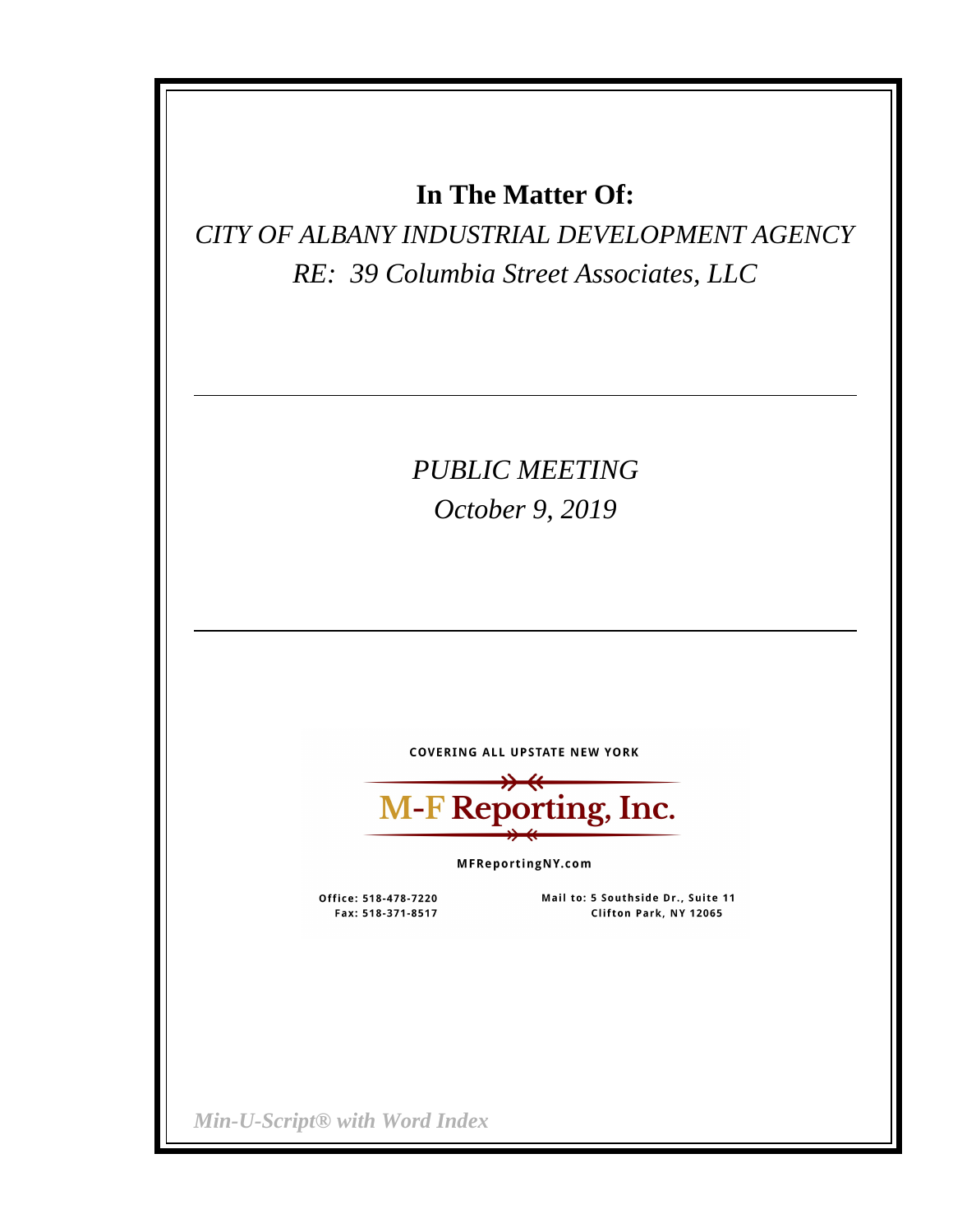### PUBLIC MEETING 1

 $\sqrt{ }$ 

| $\mathbf 1$ | CITY OF ALBANY INDUSTRIAL DEVELOPMENT AGENCY |
|-------------|----------------------------------------------|
| 2           | PUBLIC MEETING                               |
| 3           | RE: 39 Columbia Street Associates, LLC       |
| 4           | October 9, 2019                              |
| 5           | 21 Lodge Street<br>Albany, New York 12207    |
| 6           | $12:06$ p.m. - $12:25$ p.m.                  |
| 7           |                                              |
| 8           | APPEARANCES:                                 |
| 9           | IDA STAFF:                                   |
| 10          | Tracy Metzger, Chairwoman                    |
| 11          | Darius Shahinfar, Treasurer                  |
| 12          | Sarah Reginelli, CEO                         |
| 13          | Mark Opalka, CFO                             |
| 14          | Andy Corcione, Economic Developer            |
| 15          | Robert Schofield, Member                     |
| 16          | Dominick Calsolaro, Member                   |
| 17          | Jahkeen Hoke, Member                         |
| 18          | William Kelly, Member                        |
| 19          | Genevieve Zurowski, Member                   |
| 20          | Mike Bohne, Member                           |
| 21          | Joe Landy, Member                            |
| 22          | A. Joseph Scott, III, Bond Counsel           |
| 23          | Chris Canada, Esq., Bond Counsel             |
| 24          | Chantel Burnash, Executive Secretary         |
| 25          |                                              |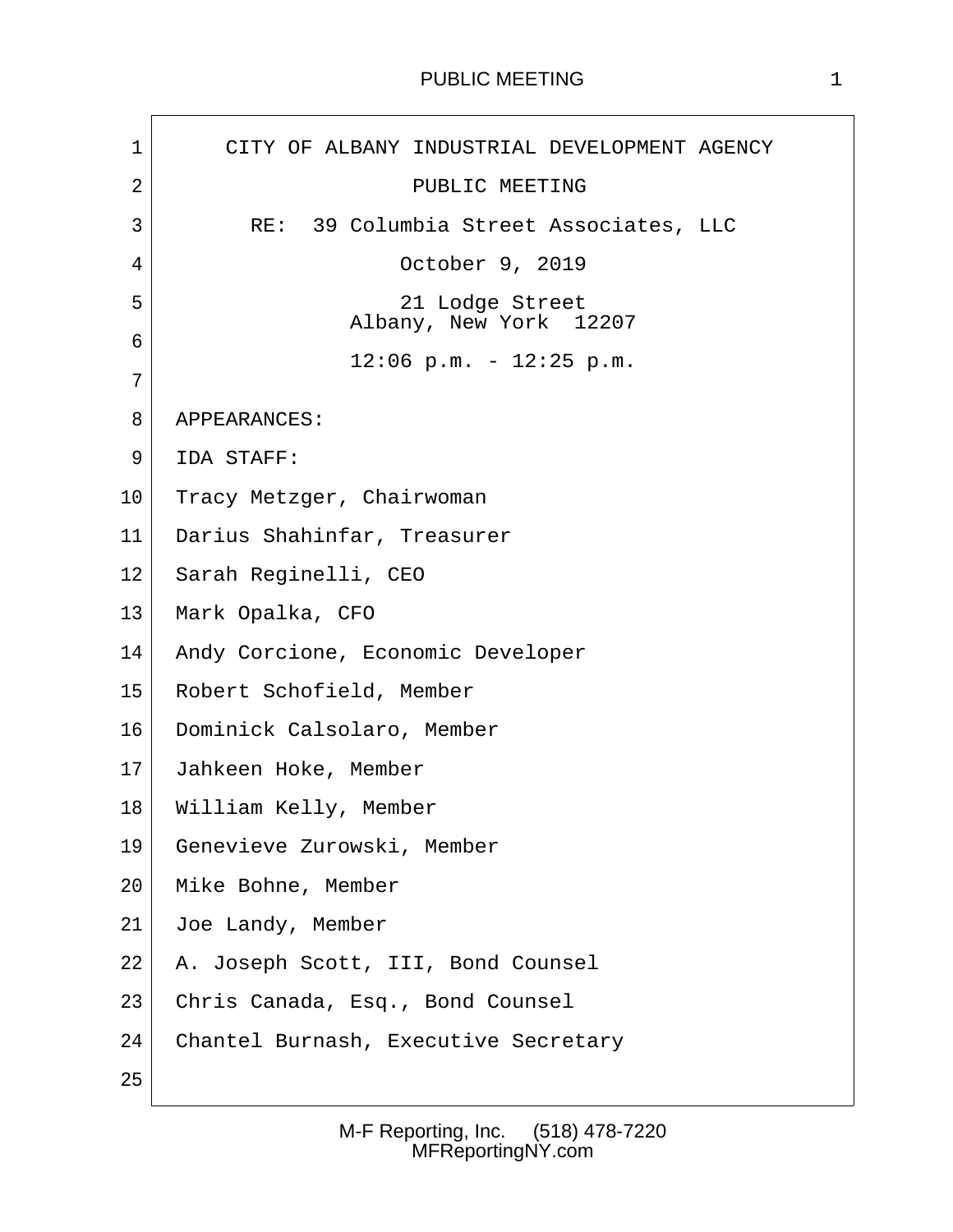### NOTICE OF PUBLIC HEARING ON PROPOSED PROJECT AND FINANCIAL ASSISTANCE RELATING THERETO

Notice is hereby given that a public hearing pursuant to Section  $859-a(2)$  of the General Municipal Law of the State of New York (the "Act") will be held by the City of Albany Industrial Development Agency (the "Agency") on the 9<sup>th</sup> day of October at 12:00 o'clock p.m., local time, at the offices of the Agency located at 21 Lodge Street in the City of Albany, Albany County, New York in connection with the following matters:

39 Columbia Street Assoc. LLC, a State of New York limited liability company (the "Company"), has presented an application (the "Application") to the Agency, a copy of which Application is on file at the office of the Agency, requesting that the Agency consider undertaking a project (the "Project") for the benefit of the Company, said Project consisting of the following: (A) (1) the acquisition of an interest in an approximately 0.65 acre parcel of land with an address of 39 Columbia Street (tax map number 76.34- 1-8) in the City of Albany, Albany County, New York (the "Land"), together with a building located thereon containing approximately 61,000 square feet of space (the "Facility"), (2) the renovation of the Facility and (3) the acquisition and installation therein and thereon of related fixtures, machinery, equipment and other tangible personal property (the "Equipment") (the Land, the Facility, and the Equipment being collectively referred to as the "Project Facility"), all of the foregoing to be owned by the Company and operated as an approximately 39 unit residential apartment building with commercial/retail space and any other directly and indirectly related activities; (B) the granting of certain "financial assistance" (within the meaning of Section 854(14) of the Act) with respect to the foregoing, including potential exemptions from certain sales and use taxes and mortgage recording taxes (collectively, the "Financial Assistance"); and (C) the lease (with an obligation to purchase) or sale of the Project Facility to the Company or such other person as may be designated by the Company and agreed upon by the Agency.

The Agency is considering whether (A) to undertake the Project, and (B) to provide certain exemptions from taxation with respect to the Project, including (1) exemption from mortgage recording taxes with respect to any documents, if any, recorded by the Agency with respect to the Project in the office of the County Clerk of Albany County, New York or elsewhere and (2) exemption from sales taxes relating to the acquisition, construction, renovation and installation of the Project Facility. If any portion of the Financial Assistance to be granted by the Agency with respect to the Project is not consistent with the Agency's uniform tax exemption policy, the Agency will follow the procedures for deviation from such policy set forth in Section 874(4) of the Act prior to granting such portion of the Financial Assistance.

If the Agency determines to proceed with the Project, the Project Facility will be acquired, constructed, reconstructed and installed by the Agency and will be leased (with an obligation to purchase) or sold by the Agency to the Company or its designee pursuant to a project agreement (the "Agreement") requiring that the Company or its designee make certain payments to the Agency.

The Agency has not yet made a determination pursuant to Article 8 of the Environmental Conservation Law (the "SEQR Act") regarding the potential environmental impact of the Project.

The Agency will at said time and place hear all persons with views on either the location and nature of the proposed Project, or the Financial Assistance being contemplated by the Agency in connection with the proposed Project. A copy of the Application filed by the Company with the Agency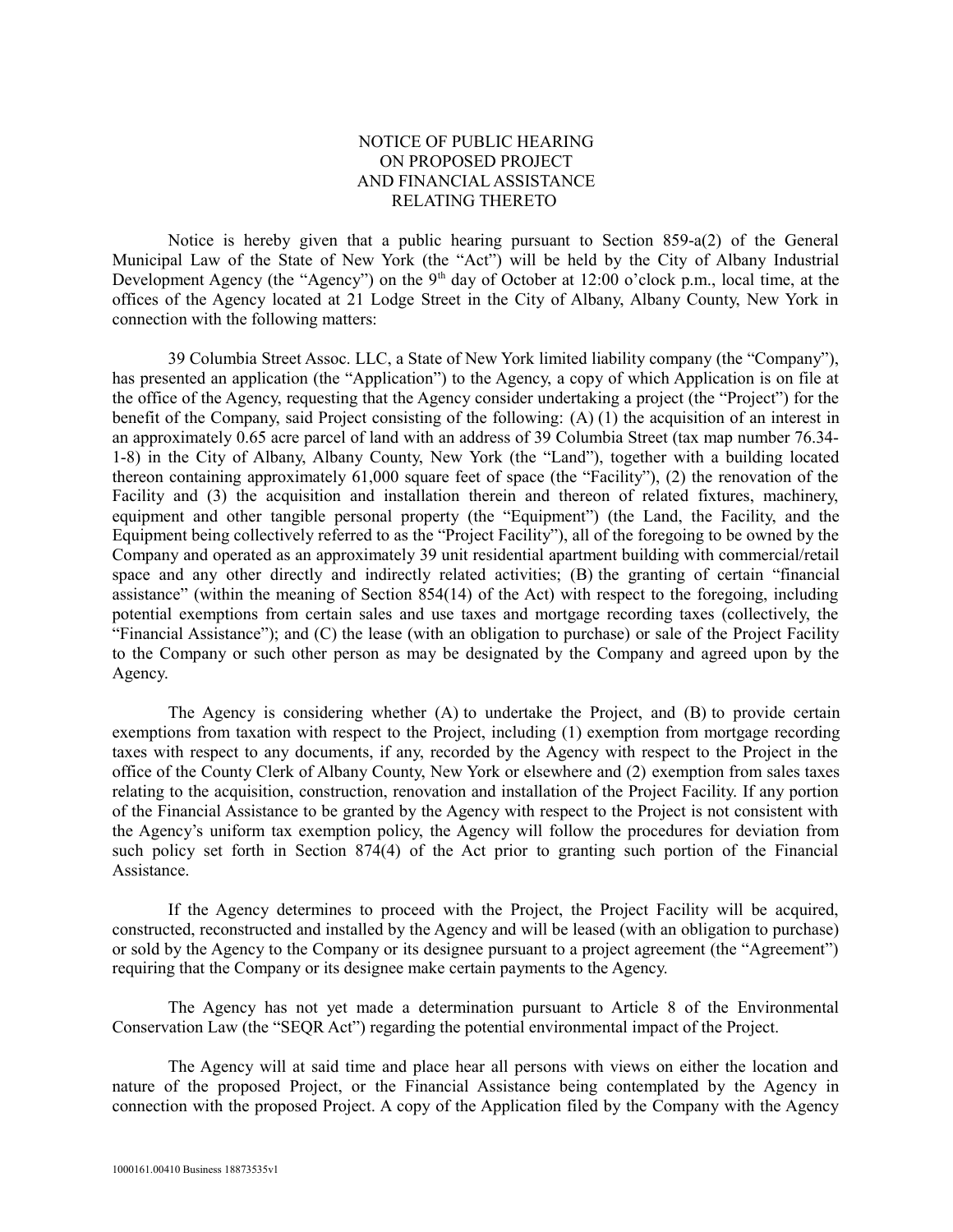with respect to the Project, including an analysis of the costs and benefits of the Project, is available for public inspection during business hours at the offices of the Agency. A transcript or summary report of the hearing will be made available to the members of the Agency.

Additional information can be obtained from, and written comments may be addressed to: Sarah Reginelli, Chief Executive Officer, City of Albany Industrial Development Agency, 21 Lodge Street, Albany, New York 12207; Telephone: 518-434-2532.

Dated: September 23, 2019.

### CITY OF ALBANY INDUSTRIAL DEVELOPMENT **AGENCY**

BY: s/Sarah Reginelli

Chief Executive Officer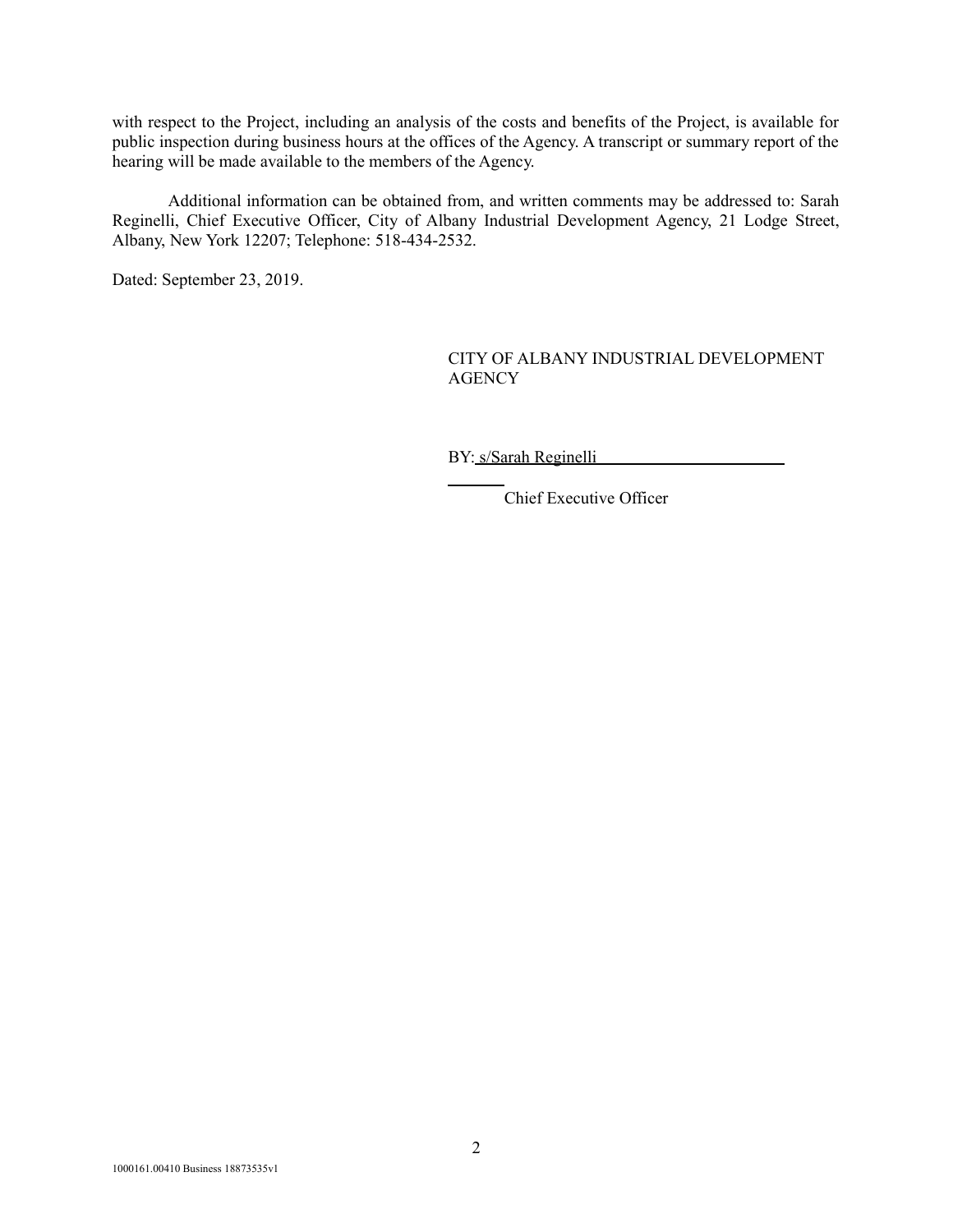| $\mathbf 1$    | APPEARANCES:                  |
|----------------|-------------------------------|
| $\sqrt{2}$     | ALSO PRESENT:                 |
| $\mathfrak{Z}$ | Damien Pinto-Martin (Redburn) |
| $\overline{4}$ | Heather Newman (Redburn)      |
| 5              | Deb Jankow (Jankow)           |
| 6              | Ryan Jankow (Jankow)          |
| 7              | Michael Hipp (Jankow)         |
| 8              | Edward Martino                |
| $\mathsf 9$    | Judy Doesschate               |
| 10             |                               |
| 11             |                               |
| 12             |                               |
| 13             |                               |
| 14             |                               |
| 15             |                               |
| 16             |                               |
| 17             |                               |
| 18             |                               |
| 19             |                               |
| $20$           |                               |
| 21             |                               |
| 22             |                               |
| 23             |                               |
| $2\sqrt{4}$    |                               |
| 25             |                               |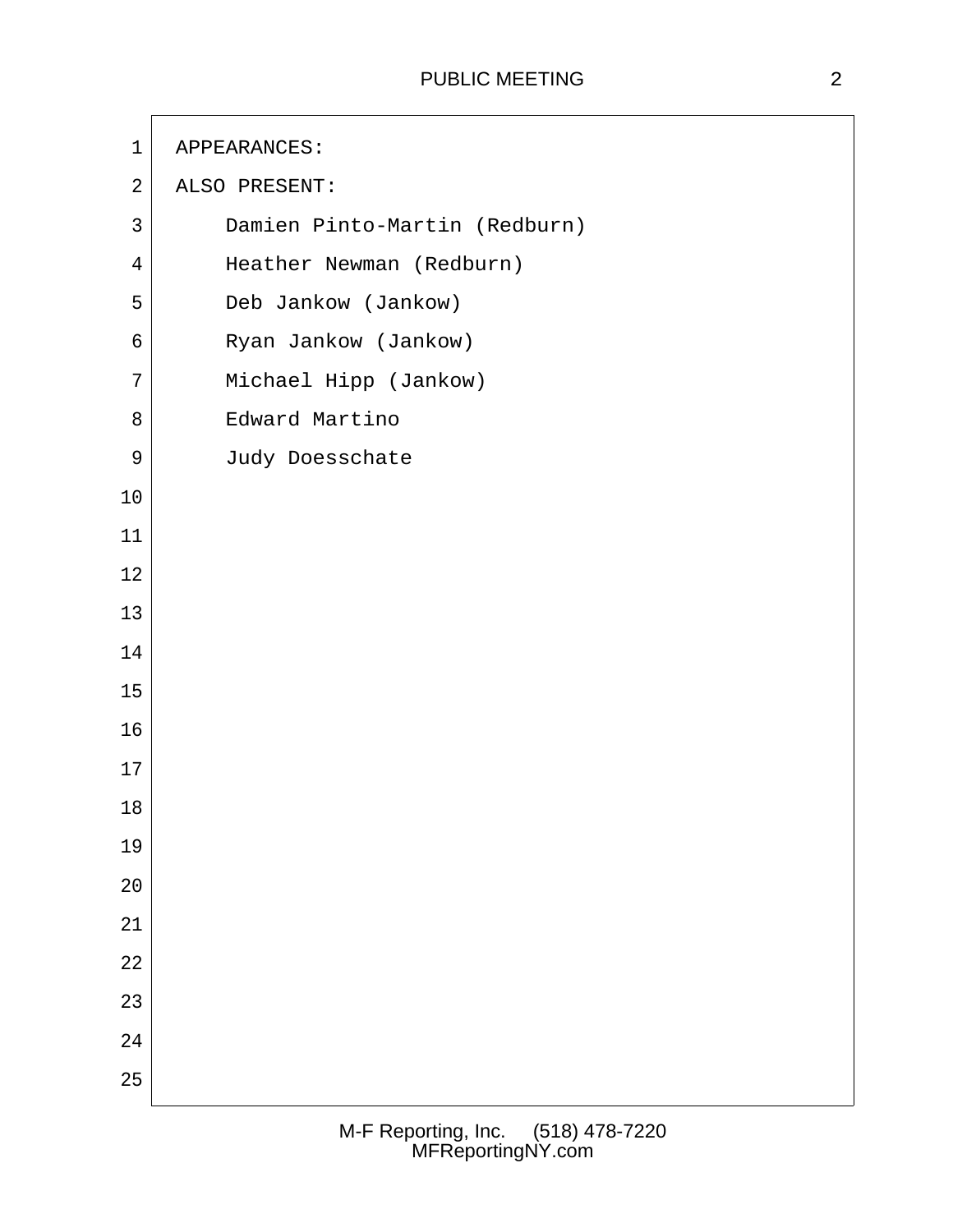| MS. METZGER: So we'll move forward              |
|-------------------------------------------------|
| with the second Public Hearing. Again, my name  |
| is Tracy Metzger, I'm Chair of the IDA in       |
| connection with this project that's subject to  |
| the Public Hearing.                             |
| We are holding this Public Hearing to           |
| allow citizens to make a statement, for the     |
| record, relating to the involvement of the      |
| Agency with a project for the benefit of 39     |
| Columbia Street Associates, a New York State    |
| limited liability corporation.                  |
| I will now ask Sarah Reginelli, the             |
| CEO of the Agency, to make certain preliminary  |
| remarks about this project.                     |
| MS. REGINELLI: Thank you, Tracy.                |
| Again, good afternoon. This project             |
| involves the renovation of 39 Columbia Street.  |
| The Project will take what is currently a       |
| 60,000-square-foot vacant office building and   |
| create 39 market-rate apartments and a          |
| 15,000-square-foot restaurant/retail commercial |
| Copies of the notice of this Public<br>space.   |
| Hearing are available on the table.             |
| Now, unless there's any objection, I            |
| am going to suggest again waiving the full      |
|                                                 |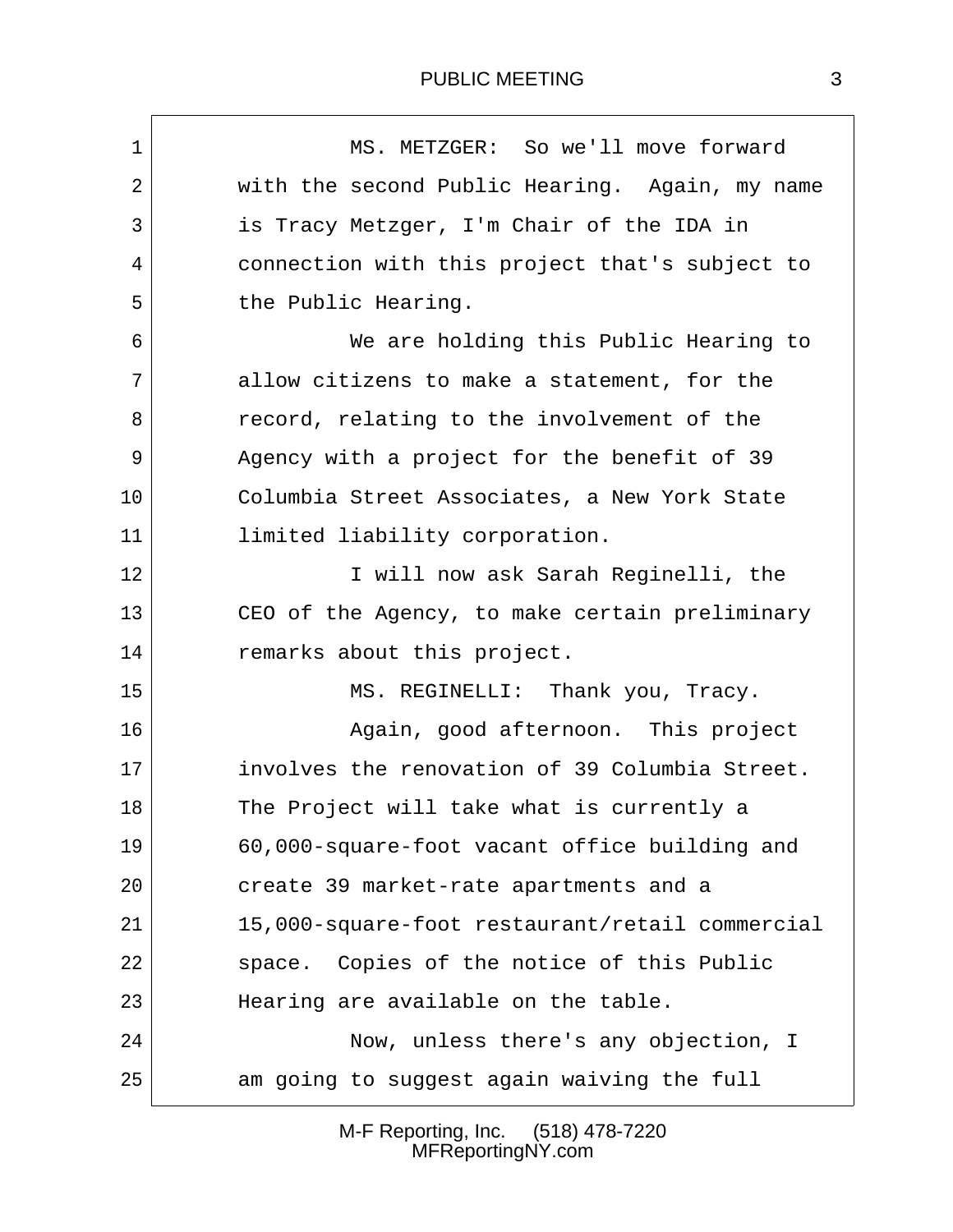### PUBLIC MEETING 4

| $\mathbf 1$ | reading of the notice of this Public Hearing,   |
|-------------|-------------------------------------------------|
| 2           | and instead request that the full text of the   |
| 3           | notice be inserted into the record.             |
| 4           | I will also note the general                    |
| 5           | information on the Agency's general authority   |
| 6           | and public purpose are contained in a separate  |
| 7           | statement and it will be entered into the       |
| 8           | record.                                         |
| 9           | Before we open the Public Hearing, I            |
| 10          | would like to first introduce the project       |
| 11          | applicant and ask them to make a brief          |
| 12          | presentation with respect to the proposed       |
| 13          | project.                                        |
| 14          | MR. PINTO-MARTIN: Damien                        |
| 15          | Pinto-Martin, with Redburn, again. This is the  |
| 16          | sixth of seven projects that we are working on  |
| 17          | here in downtown Albany. Currently, I'm         |
| 18          | looking to keep the existing tenants, Belvedere |
| 19          | Health Services, kind of in a refined more      |
| 20          | efficient approach to the services that they    |
| 21          | offer to the area, but we were excited that we  |
| 22          | are able to come to an agreement to keep them   |
| 23          | in Albany, and then look to create 39 new       |
| 24          | apartments surrounding that -- that office      |
| 25          | usage, as well.                                 |
|             |                                                 |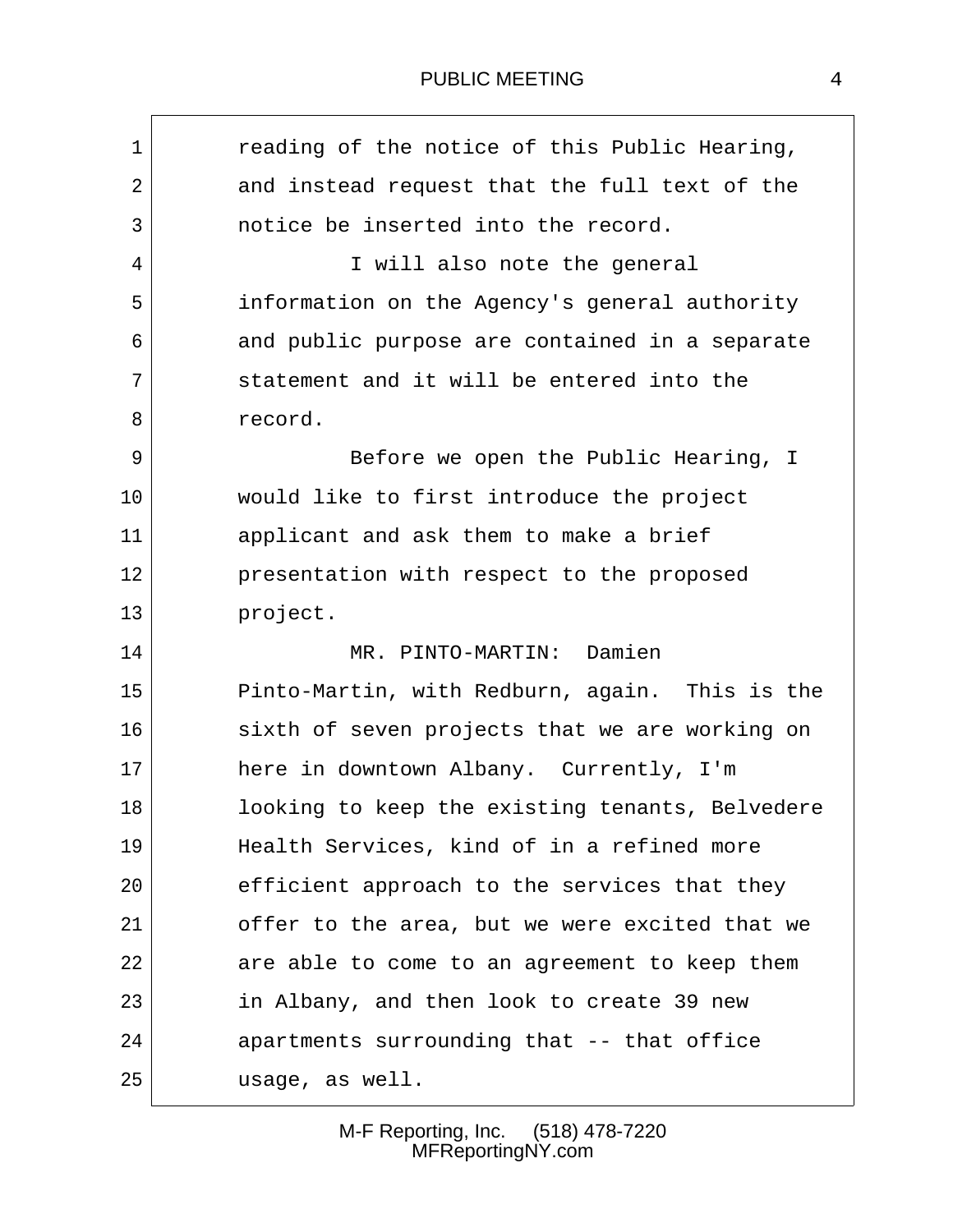| $\mathbf 1$ | You know, continuing with our mode of           |
|-------------|-------------------------------------------------|
| 2           | efficiency and green energy in downtown Albany, |
| 3           | we are hoping to continue to bring market-rate  |
|             |                                                 |
| 4           | affordable living for everyone. We are in a     |
| 5           | similar situation; not seeking any mortgage tax |
| 6           | exemption, just the sales tax exemption for the |
| 7           | construction and along with the 485-a in        |
| 8           | association with the project. So we are         |
| 9           | excited.                                        |
| 10          | MS. REGINELLI: All right. And we                |
| 11          | will now open this Public Hearing at 12:08 p.m. |
| 12          | By way of operating rules, if you wish          |
| 13          | to make a public comment, please sign in on the |
| 14          | appropriate sign-in sheet. I will call on the   |
| 15          | individuals listed in order. Please wait to be  |
| 16          | recognized, and then stand and state your name. |
| 17          | Today, in particular, please also indicate      |
| 18          | which project you are wishing to speak on,      |
| 19          | state your address and affiliation. Please      |
| 20          | keep your comments to five minutes so that all  |
| 21          | present may have a chance to comment for the    |
| 22          | record.                                         |
| 23          | A record of this Public Hearing will            |
| 24          | be prepared and reviewed by the members of the  |
| 25          | Agency in connection with consideration of the  |
|             |                                                 |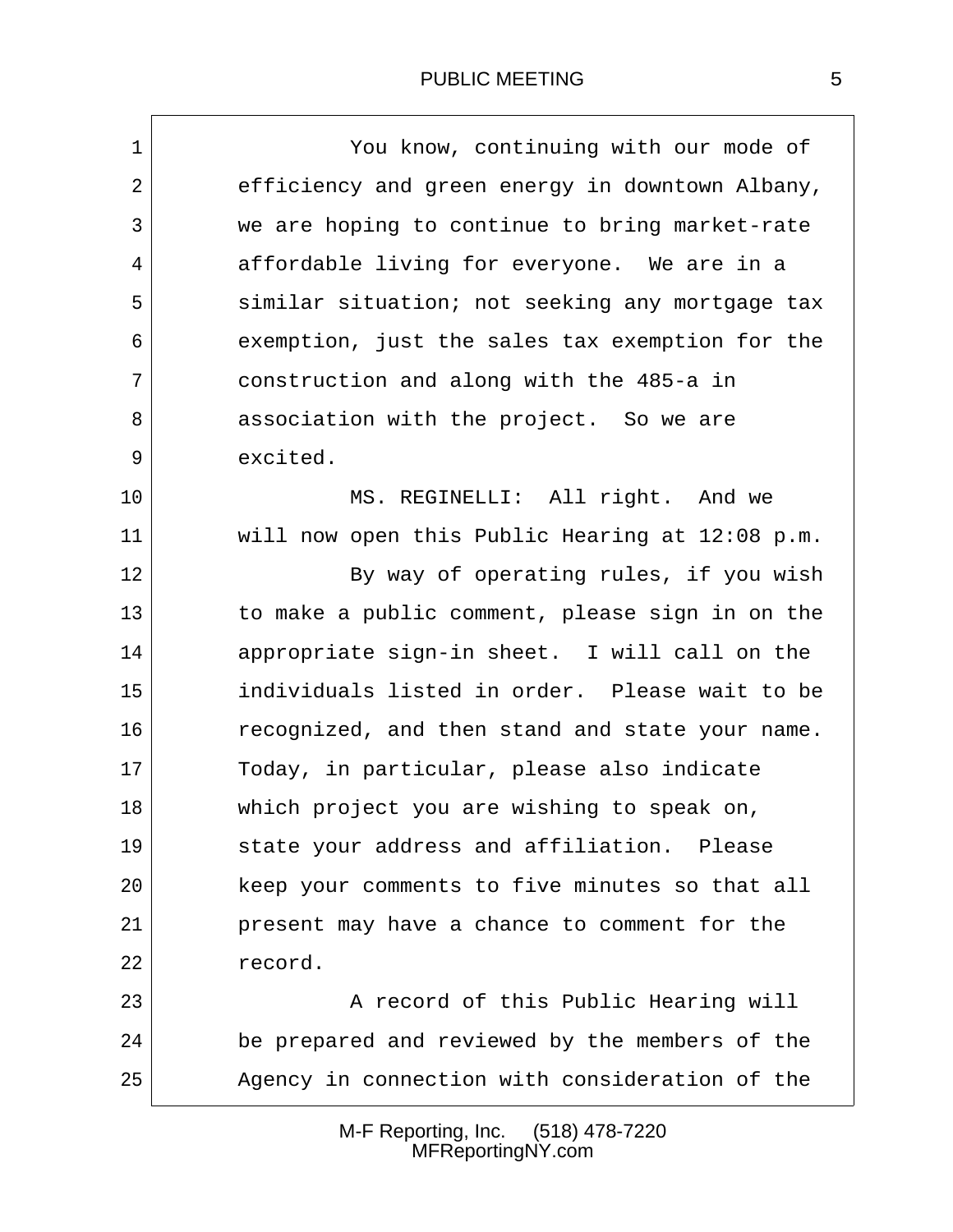| $\mathbf 1$ | proposed project. A copy of the record of this   |
|-------------|--------------------------------------------------|
| 2           | Public Hearing will also be presented to the     |
| 3           | Mayor of the City of Albany.                     |
| 4           | Again, the purpose of the Public                 |
| 5           | Hearing is not to field questions, but to        |
| 6           | solicit public comment.                          |
| 7           | I will now refer to the sign-in sheet            |
| 8           | to identify those who wish to comment on either  |
| 9           | the nature and location of the Project Facility  |
| 10          | or the proposed Financial Assistance being       |
| 11          | contemplated.                                    |
| 12          | Currently, there are no members of the           |
| 13          | public who have indicated they wish to speak     |
| 14          | that are present in the room. Has anyone         |
| 15          | changed their minds since they signed in?        |
| 16          | I'd like to note that the notice of              |
| 17          | this Public Hearing indicated that written       |
| 18          | comments could be addressed to the Agency.<br>No |
| 19          | written comments have been received by the       |
| 20          | Agency prior to this Public Hearing.             |
| 21          | Again, we are going to keep this                 |
| 22          | Public Hearing open for these few minutes from   |
| 23          | the start of the hearing to allow any            |
| 24          | latecomers to make comments if they wish and we  |
| 25          | can stop transcription until that point.         |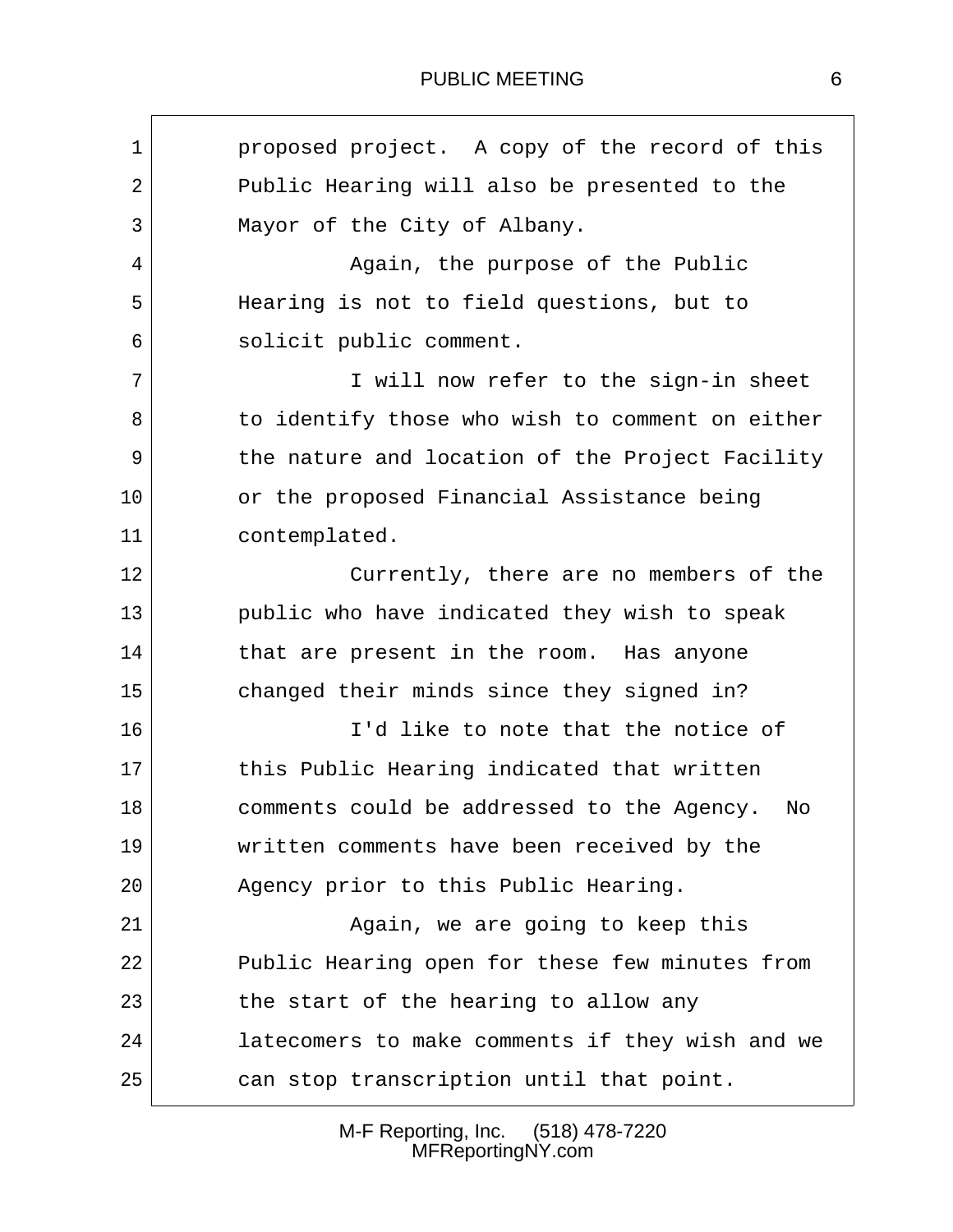$\mathbf{r}$ 

| $\mathbf 1$ | $\star$<br>$\star$<br>$\star$                   |  |
|-------------|-------------------------------------------------|--|
| 2           | (Whereupon, the record is left open             |  |
| 3           | for public comment.)                            |  |
| 4           | $\star$<br>$\star$<br>$\star$                   |  |
| 5           | MS. REGINELLI: We are now ready to              |  |
| 6           | wrap up the Public Hearing for 39 Columbia      |  |
| 7           | Street. Is there anyone in attendance who       |  |
| 8           | would like to speak on this project that has    |  |
| 9           | not signed in on the appropriate sign-in sheet? |  |
| 10          | MS. DOESSCHATE: It's not really                 |  |
| 11          | specifically about the project, but it's about  |  |
| 12          | the issue that I just want the IDA to be        |  |
| 13          | thinking about in terms of holding a Public     |  |
| 14          | Hearing on Yom Kippur. I have a lot of          |  |
| 15          | residents in my neighborhood who are very       |  |
| 16          | observant Jews. They do not appreciate          |  |
| 17          | anything held on Yom Kippur or the eve of Yom   |  |
| 18          | The same is true for the eve of Rosh<br>Kippur. |  |
| 19          | Hashanah. This is, essentially, the equivalent  |  |
| 20          | of holding a Public Hearing on Christmas or     |  |
| 21          | Easter.                                         |  |
| 22          | And when I worked with the New York             |  |
| 23          | State Department of Health, starting almost 35  |  |
| 24          | years ago, David Axelrod was the Commissioner,  |  |
| 25          | and he made it clear that it was inappropriate  |  |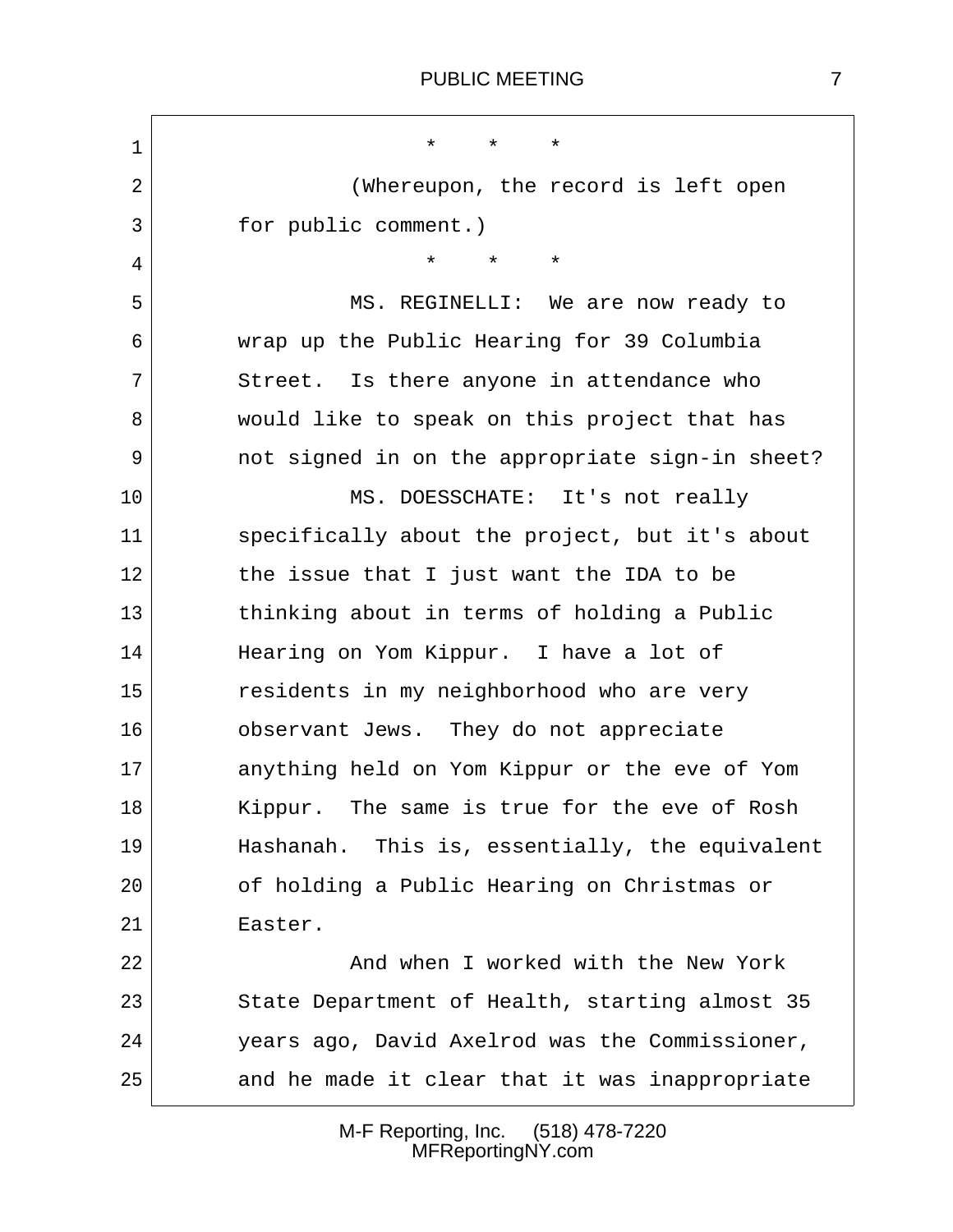### PUBLIC MEETING 8

| $\mathbf 1$ | to conduct public business. It's one thing if,  |
|-------------|-------------------------------------------------|
| 2           | you know, staff is meeting and nobody is        |
| 3           | observant and him talking about a particular    |
| 4           | issue and it's appropriate for people to be in  |
| 5           | work on that, but it was very clear, we were    |
| 6           | not allowed to schedule any public meeting, the |
| 7           | Public Health Council, you know, 40, 50         |
| 8           | different councils and boards on any issues.    |
| 9           | And so I'm very aware of that.                  |
| 10          | They actually -- because my kids went           |
| 11          | to JCC, they used to come to me to ask me       |
| 12          | which, you know, Jewish holidays maybe they     |
| 13          | should be putting on their calendars, et        |
| 14          | cetera. So I just wanted to encourage the       |
| 15          | Board to think about that.                      |
| 16          | MS. REGINELLI: Thank you. Judy,                 |
| 17          | could you just state your name and affiliation  |
| 18          | for the record?                                 |
| 19          | MS. DOESSCHATE: Judy Doesschate.                |
| 20          | I'm on the Albany Common Council.               |
| 21          | MS. REGINELLI: All right. Thank you             |
| 22          | very much.                                      |
| 23          | If there are no further comments, I             |
| 24          | will close this Public Hearing at 12:25 p.m.    |
| 25          | (Whereupon, the above-titled matter             |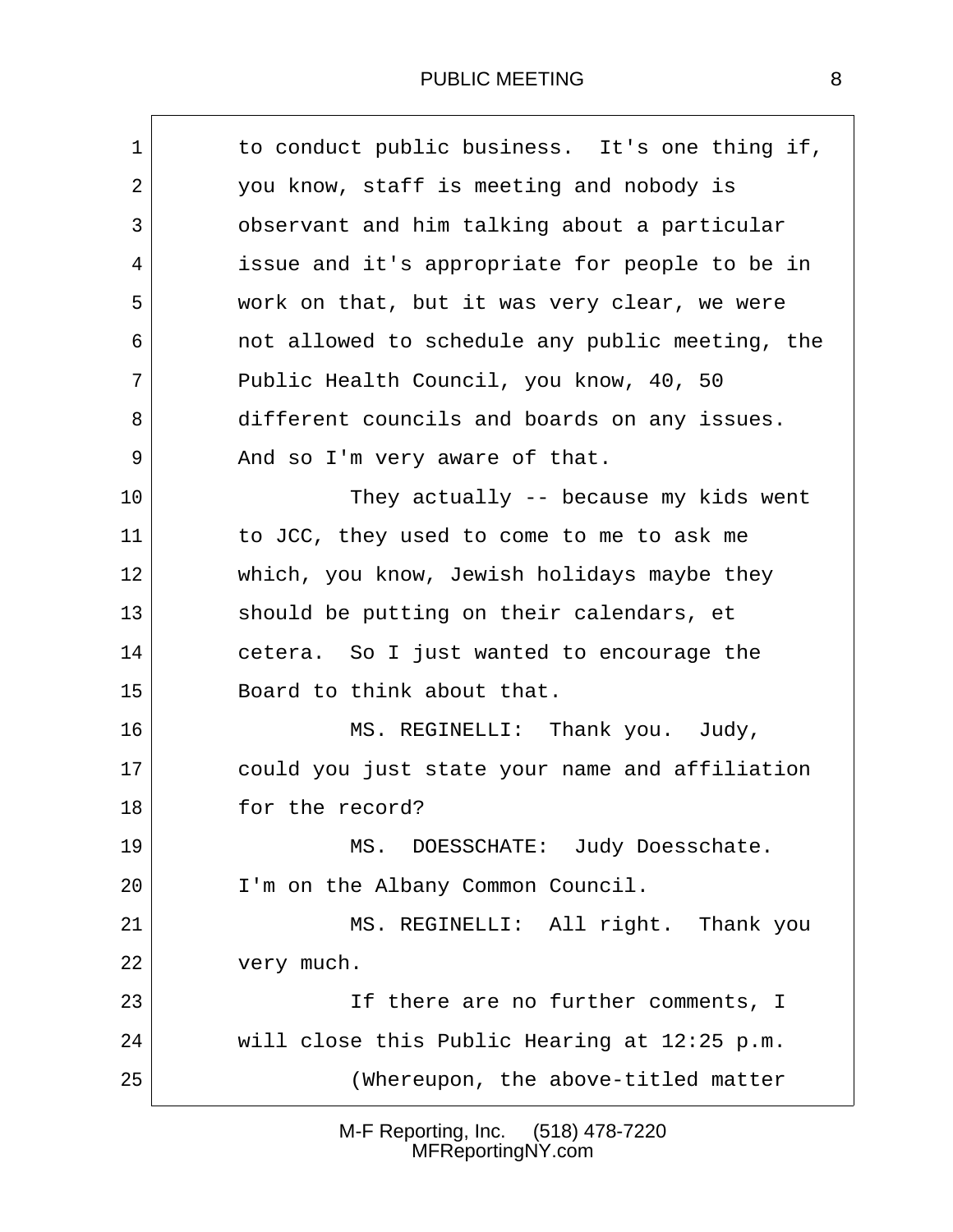| $\mathbf 1$ | CERTIFICATION                                      |  |
|-------------|----------------------------------------------------|--|
| 2           |                                                    |  |
| 3           |                                                    |  |
| 4           |                                                    |  |
| 5           | I, Deborah M. McByrne, a Shorthand Reporter        |  |
| 6           | and Notary Public of the State of New York, do     |  |
| 7           | hereby certify that the above and foregoing is a   |  |
| 8           | true and correct transcript of the proceedings as  |  |
| 9           | mentioned in the heading hereof, to the best of my |  |
| 10          | knowledge and belief.                              |  |
| 11          |                                                    |  |
| 12          |                                                    |  |
| 13          |                                                    |  |
| 14          |                                                    |  |
| 15          |                                                    |  |
| 16          | Mhelyr                                             |  |
| 17          |                                                    |  |
| 18          | Deborah M. McByrne                                 |  |
| 19          |                                                    |  |
| 20          |                                                    |  |
| 21          |                                                    |  |
| 22          |                                                    |  |
| 23          |                                                    |  |
| 24          |                                                    |  |
| 25          |                                                    |  |
|             |                                                    |  |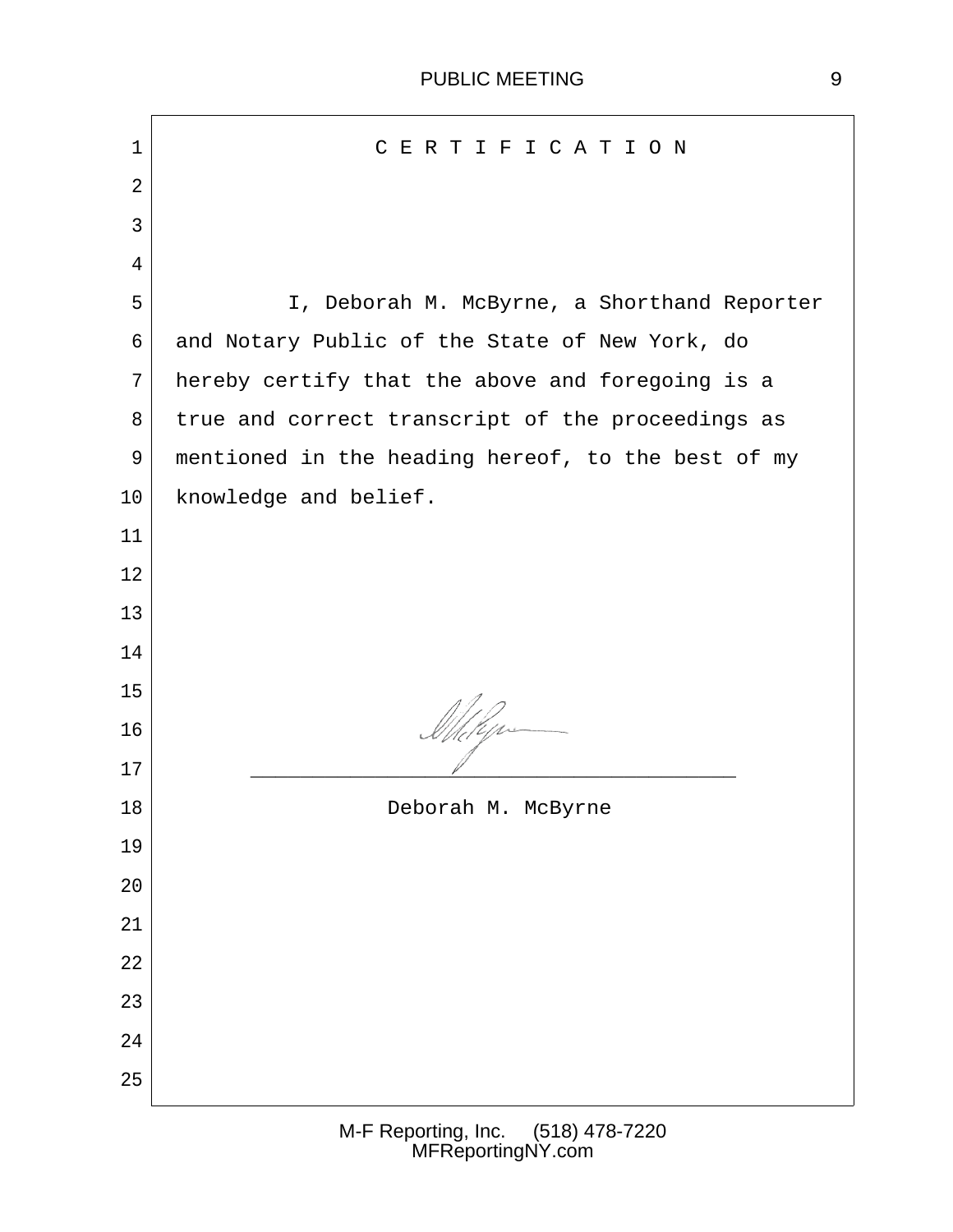#### **CITY OF ALBANY INDUSTRIAL DEVELOPMENT AGENCY RE: 39 Columbia Street Associates, LLC**

#### **PUBLIC MEETING October 9, 2019**

|                           | changed (1) 6:15          |                                          | kids $(1)$ $8:10$        |                              |
|---------------------------|---------------------------|------------------------------------------|--------------------------|------------------------------|
| A                         | Christmas (1) 7:20        | F                                        | kind (1) 4:19            | ${\bf P}$                    |
|                           | citizens $(1)$ 3:7        |                                          | Kippur (3) 7:14,17,18    |                              |
| able (1) 4:22             | City (1) 6:3              | <b>Facility (1) 6:9</b>                  |                          | particular (2) 5:17;8:3      |
| above-titled $(1)$ 8:25   | clear (2) 7:25;8:5        | few (1) 6:22                             | L                        | people (1) 8:4               |
| actually $(1)$ 8:10       | close (1) 8:24            | field $(1)$ 6:5                          |                          | <b>PINTO-MARTIN (2)</b>      |
|                           | Columbia (3) 3:10,17;     |                                          | latecomers (1) 6:24      |                              |
| address (1) 5:19          | 7:6                       | Financial $(1)$ 6:10                     | left $(1) 7:2$           | 4:14,15                      |
| addressed $(1)$ 6:18      | comment (5) 5:13,21;      | first $(1)$ 4:10                         | liability $(1)$ 3:11     | please (4) 5:13,15,17,       |
| affiliation (2) $5:19$ ;  | 6:6,8;7:3                 | five $(1)$ 5:20                          | limited $(1)$ 3:11       | 19                           |
| 8:17                      | comments (5) 5:20;        | forward $(1)$ 3:1                        |                          | pm (2) 5:11;8:24             |
| affordable $(1)$ 5:4      | 6:18,19,24;8:23           | full (2) $3:25;4:2$                      | listed $(1)$ 5:15        | point (1) 6:25               |
| afternoon (1) 3:16        |                           | further (1) 8:23                         | living $(1)$ 5:4         | preliminary (1) 3:13         |
| Again (6) 3:2,16,25;      | commercial (1) 3:21       |                                          | location $(1)$ 6:9       | prepared $(1)$ 5:24          |
| 4:15;6:4,21               | <b>Commissioner (1)</b>   | G                                        | look (1) 4:23            | present (2) 5:21;6:14        |
| Agency (5) 3:9,13;        | 7:24                      |                                          | looking $(1)$ 4:18       | presentation (1) 4:12        |
| 5:25;6:18,20              | <b>Common (1) 8:20</b>    | general (2) 4:4,5                        | lot $(1) 7:14$           | presented $(1)$ 6:2          |
| <b>Agency's (1) 4:5</b>   | conduct $(1)$ 8:1         | good (1) 3:16                            |                          | prior (1) 6:20               |
| ago (1) 7:24              | connection (2) $3:4;$     | green (1) 5:2                            | M                        | project (13) 3:4,9,14,       |
| agreement $(1)$ 4:22      | 5:25                      |                                          |                          | 16, 18; 4: 10, 13; 5: 8, 18; |
| Albany (5) 4:17,23;       | consideration (1) 5:25    | $\bf H$                                  | market-rate (2) 3:20;    | 6:1,9;7:8,11                 |
| 5:2;6:3;8:20              | construction (1) 5:7      |                                          | 5:3                      | projects $(1)$ 4:16          |
| allow (2) 3:7;6:23        | contained $(1)$ 4:6       | Hashanah (1) 7:19                        | matter (1) 8:25          | proposed $(3)$ 4:12;         |
|                           | contemplated (1) 6:11     |                                          | may (1) 5:21             |                              |
| allowed $(1)$ 8:6         | continue (1) $5:3$        | Health (3) 4:19;7:23;                    | maybe $(1)$ 8:12         | 6:1,10                       |
| almost (1) 7:23           | continuing $(1)$ 5:1      | 8:7                                      | Mayor (1) 6:3            | Public (25) 3:2,5,6,22;      |
| along (1) 5:7             | <b>Copies (1) 3:22</b>    | Hearing (18) 3:2,5,6,                    | meeting $(2)$ 8:2,6      | 4:1,6,9;5:11,13,23;          |
| apartments $(2)$ 3:20;    | copy (1) 6:1              | 23;4:1,9;5:11,23;6:2,                    |                          | 6:2,4,6,13,17,20,22;         |
| 4:24                      |                           | 5, 17, 20, 22, 23; 7: 6, 14,             | members $(2)$ 5:24;      | 7:3,6,13,20;8:1,6,7,24       |
| applicant $(1)$ 4:11      | corporation (1) 3:11      | 20;8:24                                  | 6:12                     | purpose (2) 4:6;6:4          |
| appreciate $(1)$ 7:16     | <b>Council (2) 8:7,20</b> | held (1) 7:17                            | <b>METZGER (2)</b> 3:1,3 | putting (1) 8:13             |
| approach $(1)$ 4:20       | councils $(1)$ 8:8        | holding $(3)$ 3:6;7:13,                  | minds $(1)$ 6:15         |                              |
| appropriate $(3)$ 5:14;   | create (2) 3:20;4:23      | 20                                       | minutes (2) 5:20;6:22    |                              |
|                           |                           |                                          |                          | $\bf R$                      |
|                           | currently $(3)$ 3:18;     |                                          | mode $(1)$ 5:1           |                              |
| 7:9:8:4                   | 4:17;6:12                 | holidays $(1)$ 8:12                      | more (1) 4:19            |                              |
| area $(1)$ 4:21           |                           | hoping $(1)$ 5:3                         | mortgage $(1)$ 5:5       | reading $(1)$ 4:1            |
| Assistance (1) 6:10       | D                         |                                          | move (1) 3:1             | ready (1) 7:5                |
| Associates (1) 3:10       |                           | $\mathbf I$                              | much (1) 8:22            | really (1) 7:10              |
| association (1) 5:8       |                           |                                          |                          | received $(1)$ 6:19          |
| attendance (1) 7:7        | Damien (1) 4:14           | IDA (2) 3:3;7:12                         |                          | recognized (1) $5:16$        |
| authority $(1)$ 4:5       | David (1) 7:24            | identify $(1)$ 6:8                       | N                        | record (8) $3:8;4:3,8;$      |
| available $(1)$ 3:23      | Department (1) 7:23       | inappropriate (1) 7:25                   |                          | 5:22,23;6:1;7:2;8:18         |
| aware (1) 8:9             | different (1) 8:8         | indicate $(1)$ 5:17                      | name (3) 3:2;5:16;       | <b>Redburn (1) 4:15</b>      |
| <b>Axelrod (1) 7:24</b>   | <b>DOESSCHATE (3)</b>     | indicated (2) 6:13,17                    | 8:17                     | refer (1) 6:7                |
|                           | 7:10;8:19,19              | individuals $(1)$ 5:15                   | nature (1) 6:9           | refined (1) 4:19             |
| B                         | downtown $(2)$ 4:17;      | information (1) 4:5                      | neighborhood (1)         | Reginelli (6) 3:12,15;       |
|                           | 5:2                       | inserted $(1)$ 4:3                       | 7:15                     | 5:10;7:5;8:16,21             |
| <b>Belvedere (1)</b> 4:18 |                           | instead $(1)$ 4:2                        | New (3) 3:10;4:23;       | relating $(1)$ 3:8           |
| benefit $(1)$ 3:9         | E                         |                                          | 7:22                     | remarks $(1)$ 3:14           |
|                           |                           | into (2) $4:3,7$<br>introduce $(1)$ 4:10 | nobody (1) 8:2           | renovation (1) $3:17$        |
| <b>Board (1)</b> 8:15     | Easter (1) 7:21           |                                          | note (2) $4:4;6:16$      |                              |
| boards $(1)$ 8:8          | efficiency $(1)$ 5:2      | involvement $(1)$ 3:8                    | notice (4) 3:22;4:1,3;   | request $(1)$ 4:2            |
| <b>brief (1)</b> $4:11$   | efficient $(1)$ 4:20      | involves $(1)$ 3:17                      | 6:16                     | residents $(1)$ 7:15         |
| bring $(1)$ 5:3           |                           | issue (2) 7:12;8:4                       |                          | respect $(1)$ 4:12           |
| building $(1)$ 3:19       | either (1) 6:8            | issues $(1)$ 8:8                         |                          | restaurant/retail (1)        |
| business $(1)$ 8:1        | encourage $(1)$ 8:14      |                                          | $\mathbf 0$              | 3:21                         |
|                           | energy $(1)$ 5:2          | ${\bf J}$                                |                          | reviewed $(1)$ 5:24          |
| $\mathbf C$               | entered $(1)$ 4:7         |                                          | objection $(1)$ 3:24     | right (2) 5:10;8:21          |
|                           | equivalent $(1)$ 7:19     | $JCC(1)$ 8:11                            | observant (2) 7:16;8:3   | room (1) $6:14$              |
| calendars $(1)$ 8:13      | essentially (1) 7:19      | <b>Jewish (1)</b> 8:12                   | offer (1) 4:21           | <b>Rosh (1)</b> 7:18         |
| call (1) 5:14             | et $(1)$ 8:13             | Jews (1) 7:16                            | office (2) 3:19;4:24     | rules (1) $5:12$             |
| can (1) 6:25              | eve (2) 7:17,18           | Judy (2) 8:16,19                         | one $(1)$ 8:1            |                              |
| CEO (1) $3:13$            | everyone $(1)$ 5:4        |                                          | open (4) 4:9;5:11;       | S                            |
| certain $(1)$ 3:13        | excited (2) 4:21;5:9      | $\mathbf K$                              | 6:22;7:2                 |                              |
| cetera (1) 8:14           | exemption (2) $5:6,6$     |                                          | operating (1) 5:12       | sales (1) 5:6                |
| Chair (1) 3:3             | existing $(1)$ 4:18       | keep (4) $4:18,22;$                      | order (1) 5:15           | same (1) 7:18                |